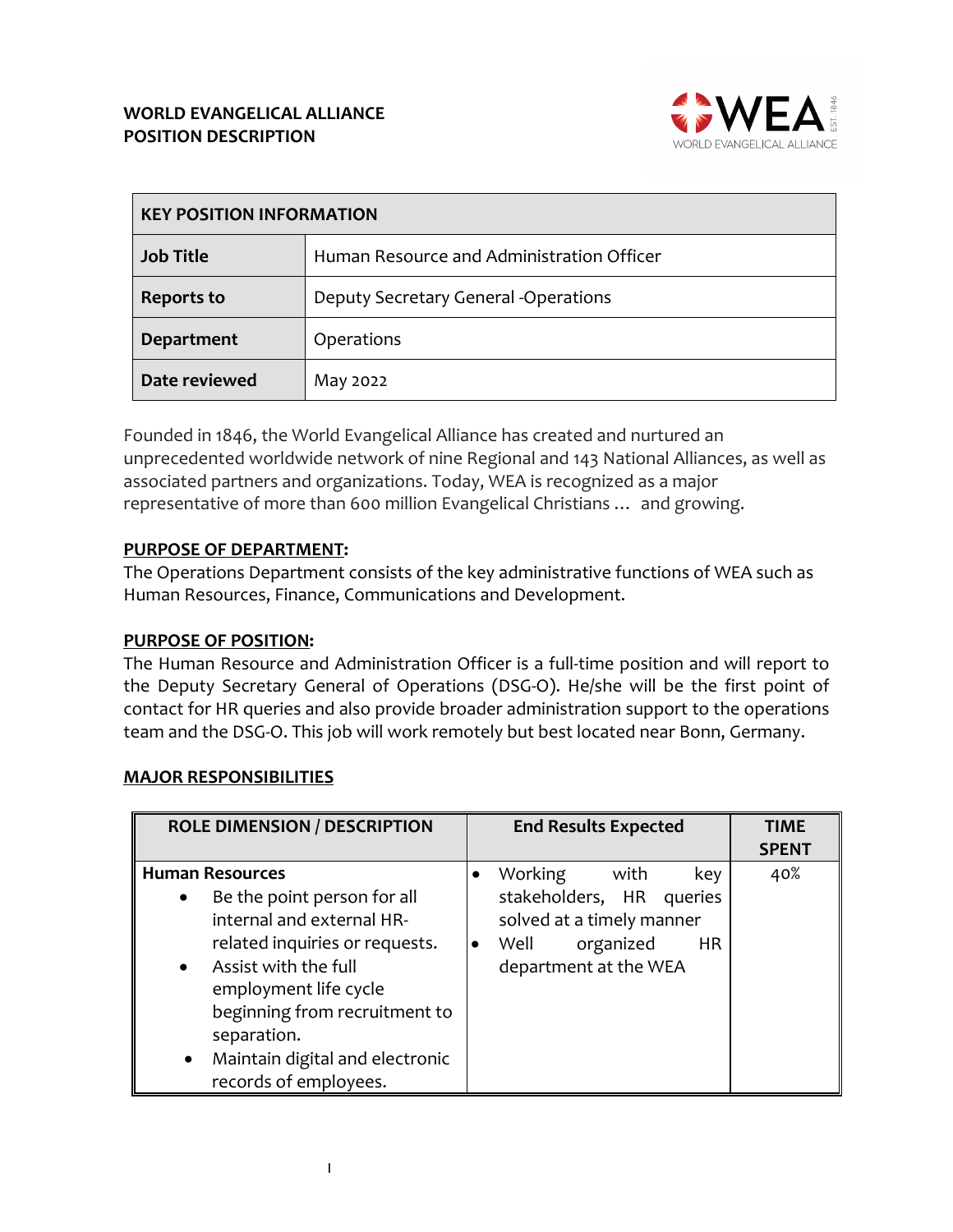| <b>Operations Administration</b><br>Provide administrative support<br>to the overall operations team<br>especially in Germany. This<br>includes both day-to-day<br>business as well as special<br>projects<br>Coordinate weekly core<br>operations meetings. This<br>includes scheduling devotions<br>as well as taking minutes/notes<br>during meetings. Provide back-<br>up administrative support to<br>other departments as<br>necessary                                                                                                                                               | accessible<br>filing<br>Clear<br>оf<br>system<br>operations<br>documents<br>Coordinated projects taking<br>$\bullet$<br>place in the operations team | 30%  |
|--------------------------------------------------------------------------------------------------------------------------------------------------------------------------------------------------------------------------------------------------------------------------------------------------------------------------------------------------------------------------------------------------------------------------------------------------------------------------------------------------------------------------------------------------------------------------------------------|------------------------------------------------------------------------------------------------------------------------------------------------------|------|
| <b>Personal Administration</b><br>Provide administration support<br>to the DSG-O. This includes<br>calendar management,<br>expenses claim, travel and<br>accommodation management,<br>writing of minutes for<br>meetings.<br>Willingness to travel with DS-O<br>and provide necessary back-up<br>both professionally and<br>personally, i.e. providing<br>childcare supervision if<br>necessary.<br>When necessary, available at<br>various hours for business-<br>related tasks during business<br>regular business hours and<br>periodically during off-hours<br>(evenings and weekends) | DSG-O administratively well<br>supported                                                                                                             | 30%  |
|                                                                                                                                                                                                                                                                                                                                                                                                                                                                                                                                                                                            |                                                                                                                                                      | 100% |

| Knowledge, Skills, Abilities:<br>$\mid$ (The following knowledge, skills, and abilities may be acquired through a combination of<br>  formal schooling, self-education, prior experience, or on-the-job training.) |                                                                                                  |           |  |
|--------------------------------------------------------------------------------------------------------------------------------------------------------------------------------------------------------------------|--------------------------------------------------------------------------------------------------|-----------|--|
| <b>Education</b>                                                                                                                                                                                                   | Bachelor's Degree in Business Administration<br>or something similar<br>• Proficiency in English | Essential |  |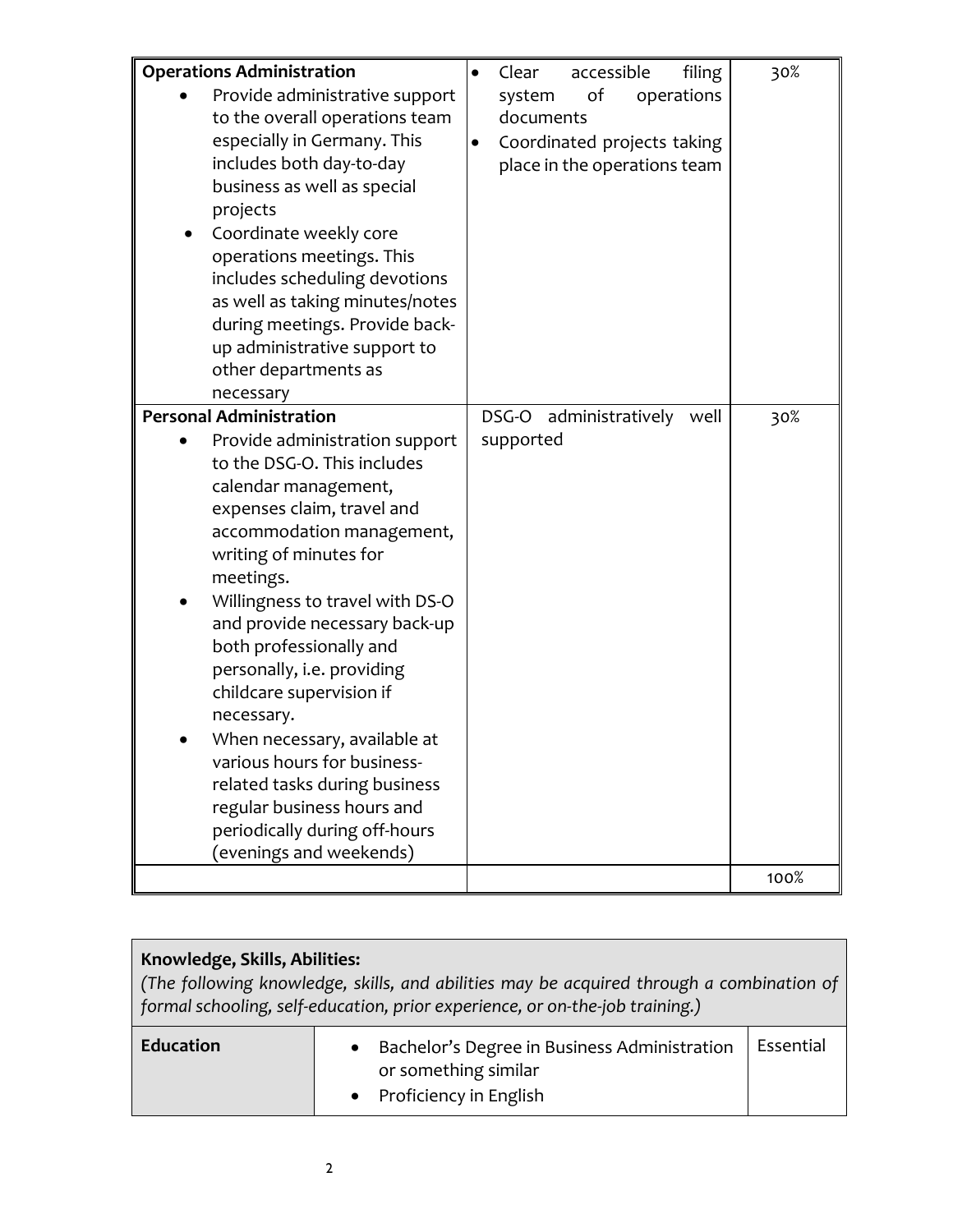|                                       | Master's Degree<br>$\bullet$<br>Proficiency in German                                                                                                                                                                                                                                                                                                                                                                                                                                                                                                                                                                                                                                                                                           | Preferred |
|---------------------------------------|-------------------------------------------------------------------------------------------------------------------------------------------------------------------------------------------------------------------------------------------------------------------------------------------------------------------------------------------------------------------------------------------------------------------------------------------------------------------------------------------------------------------------------------------------------------------------------------------------------------------------------------------------------------------------------------------------------------------------------------------------|-----------|
| Knowledge & Skills                    | A dedicated follower of Christ and who<br>understands and is willing to sign annually the<br>WEA Statement of Faith, WEA Objects, and<br><b>Conduct Policy</b><br>Joy in supporting the global evangelical family<br>through the sharing of his/her administrative gifts<br>Ability to independently manage and coordinate<br>multiple assigned projects activities, dates,<br>resources, and dependencies according to<br>priorities and deadlines; set/reset expectations as<br>appropriate<br>Strong interpersonal skills: Understands the<br>$\bullet$<br>importance of relationships and will conduct<br>oneself accordingly in getting things done<br>Proficient in computer software like Google<br>Workspace and Microsoft applications | Essential |
| <b>Experience</b>                     | 1-2 years of working experience<br>$\bullet$<br>Experience<br>in providing<br>high<br>quality<br>$\bullet$<br>administrative support<br>Proven ability to operate independently with<br>٠<br>minimal supervision                                                                                                                                                                                                                                                                                                                                                                                                                                                                                                                                | Essential |
|                                       | Prior experience in Human Resources<br>$\bullet$<br>Prior experience in an international setting                                                                                                                                                                                                                                                                                                                                                                                                                                                                                                                                                                                                                                                | Preferred |
| <b>People Values of</b><br><b>WEA</b> | Relational: Relationships are key as we collaborate<br>across evangelicals around the world.<br>We do not work in silos but actively welcome<br>cooperation.<br>We want to abide by an open consultative<br>management style.<br>We will develop respectful relationships<br>across the levels of the organizations as well<br>as with external members.<br>Excellence: Our work is not mere performance. We<br>want to support our people to work out of their gifts<br>and for their work to be reflective of their service<br>unto God.<br>Our work responsibilities are clearly<br>articulated and are reflective of individual<br>spiritual gifts.                                                                                         | Essential |